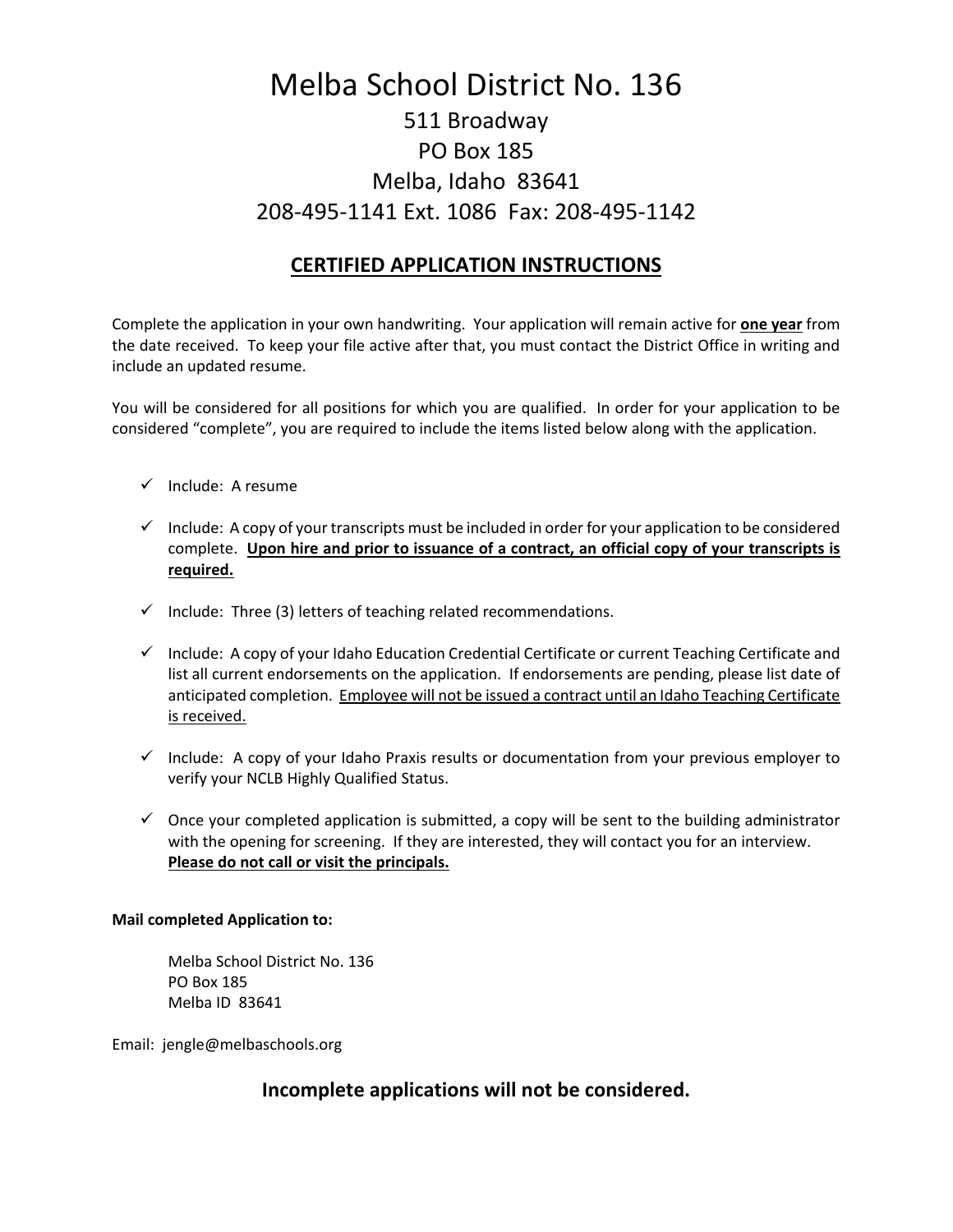## Melba School District No. 136 511 Broadway PO Box 185 Melba, Idaho 83641 208-495-1141 Fax: 208-495-1142

## APPLICATION FOR CERTIFIED POSITION

Melba School District No. 136 is an equal employer/educator with a drug, alcohol, and tobacco free environment. Discrimination based on age, sex, creed, color, race, national origin, ancestry, religion, marital status, military status, citizenship status, pregnancy or handicapping condition does not exist in the District. Equal access to employment, services, and programs is available to all persons. Appropriate consideration shall be given to veterans in accordance with applicable state and federal laws and regulations. Those applicants requiring reasonable accommodations to the application and or interview process should notify a representative of the organization. Questions or complaints should be addressed to Jackie Engle, Administrative Assistant or Megan Volkers, Business Manager.

| <b>PERSONAL INFORMATION</b>                                                                    |                   |       |                       |  |  |  |
|------------------------------------------------------------------------------------------------|-------------------|-------|-----------------------|--|--|--|
| Position(s) Applied For                                                                        |                   |       | Date of Application   |  |  |  |
| Last Name<br>Name                                                                              | <b>First Name</b> |       | Middle                |  |  |  |
| Other Names that files might be listed under                                                   |                   |       |                       |  |  |  |
| Address<br>Code                                                                                | City              | State | Zip                   |  |  |  |
| Home Phone Number                                                                              | Cell Phone Number |       | <b>E-Mail Address</b> |  |  |  |
| Are you a veteran? ______ Yes or ______ No<br>If yes, please attach a copy of your DD-214 form |                   |       |                       |  |  |  |

| <b>CERTIFICATION(S)</b>                |                                                                        |                        |  |  |  |  |
|----------------------------------------|------------------------------------------------------------------------|------------------------|--|--|--|--|
| Certificate                            | Endorsement                                                            | <b>Expiration Date</b> |  |  |  |  |
|                                        |                                                                        |                        |  |  |  |  |
| National Board Certified?<br>Yes or No | Where are you currently placed on the Career Ladder?<br>(Please check) |                        |  |  |  |  |
|                                        | R1 R2 R3                                                               |                        |  |  |  |  |
|                                        | AP1 AP2                                                                |                        |  |  |  |  |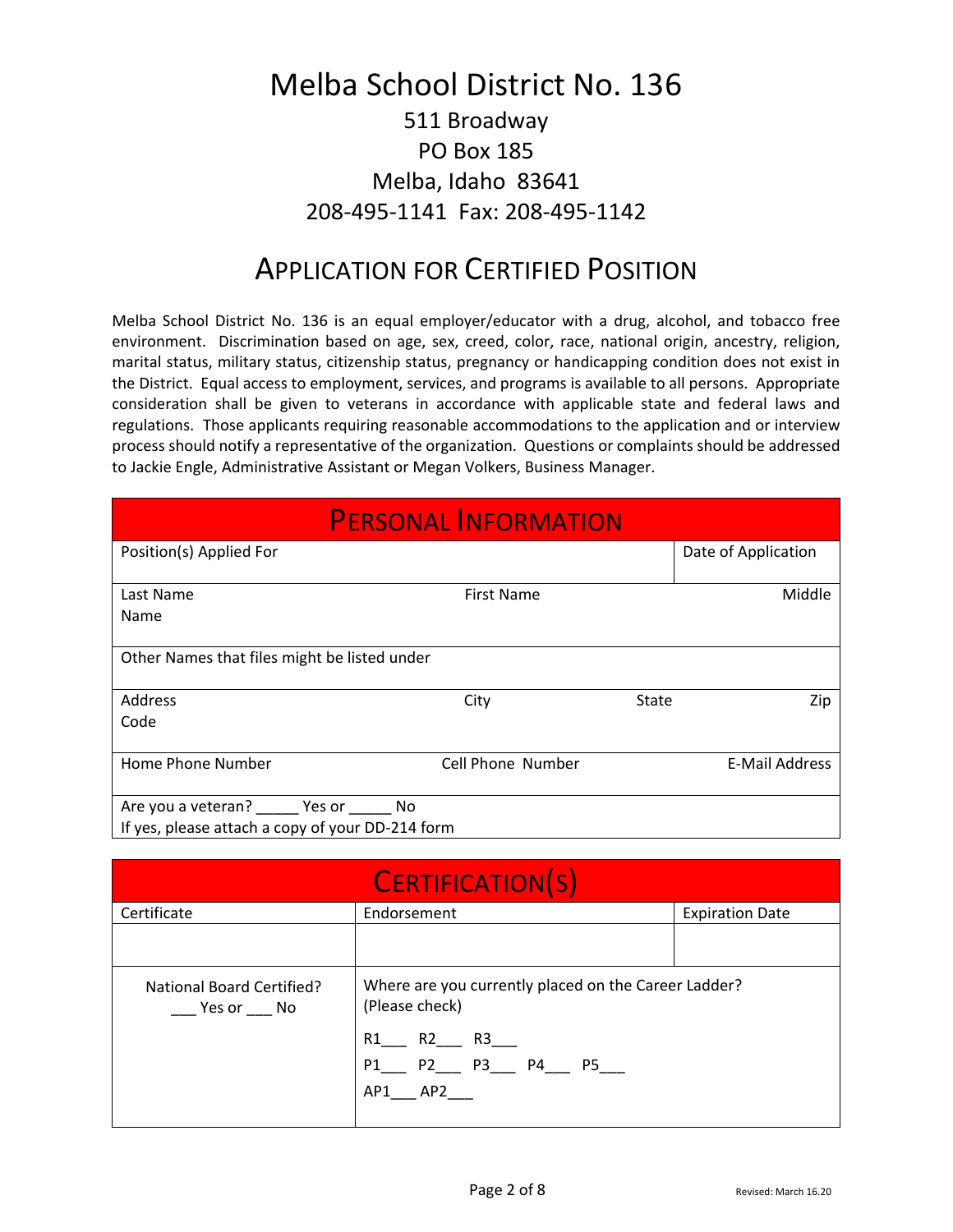|                                                                                                                                                                                                                                                    |                           |      |                           | <b>EMPLOYMENT HISTORY</b>        |                                       |         |     |                                             |
|----------------------------------------------------------------------------------------------------------------------------------------------------------------------------------------------------------------------------------------------------|---------------------------|------|---------------------------|----------------------------------|---------------------------------------|---------|-----|---------------------------------------------|
| List all positions held six (6) months or more. Begin with your last position.<br>Are you presently under contract with another school district? _____ Yes _____ No<br>Total Contract Experience: Teaching ____________ Administration ___________ |                           |      |                           |                                  |                                       |         |     |                                             |
| Service                                                                                                                                                                                                                                            | Month                     | Year | Position<br>Grade/Subject | District &<br>School<br>Employer |                                       | Address |     | <b>Select Detail</b>                        |
| From                                                                                                                                                                                                                                               |                           |      |                           |                                  | Address                               |         |     | <b>Full Time</b><br>Part Time<br>Substitute |
| To                                                                                                                                                                                                                                                 |                           |      |                           |                                  | City                                  | State   | Zip | <b>Private Schl</b>                         |
|                                                                                                                                                                                                                                                    | Reason For Leaving        |      |                           |                                  |                                       |         |     | Principal/Supervisor and Phone number       |
| Service                                                                                                                                                                                                                                            | Month                     | Year | Position<br>Grade/Subject | District &<br>School<br>Employer |                                       | Address |     | <b>Select Detail</b>                        |
| From                                                                                                                                                                                                                                               |                           |      |                           |                                  | Address                               |         |     | <b>Full Time</b><br>Part Time               |
| To                                                                                                                                                                                                                                                 |                           |      |                           |                                  | City                                  | State   | Zip | Substitute<br>Private Schl                  |
|                                                                                                                                                                                                                                                    | Reason For Leaving        |      |                           |                                  | Principal/Supervisor and Phone number |         |     |                                             |
| Service                                                                                                                                                                                                                                            | Month                     | Year | Position<br>Grade/Subject | District &<br>School<br>Employer |                                       | Address |     | <b>Select Detail</b>                        |
| From                                                                                                                                                                                                                                               |                           |      |                           |                                  | Address                               |         |     | <b>Full Time</b><br>Part Time               |
| To                                                                                                                                                                                                                                                 |                           |      |                           |                                  | City                                  | State   | Zip | Substitute<br>Private Schl                  |
|                                                                                                                                                                                                                                                    | Reason For Leaving        |      |                           |                                  | Principal/Supervisor and Phone number |         |     |                                             |
| Service                                                                                                                                                                                                                                            | Month                     | Year | Position<br>Grade/Subject | District &<br>School<br>Employer |                                       | Address |     | <b>Select Detail</b>                        |
| From                                                                                                                                                                                                                                               |                           |      |                           |                                  | Address                               |         |     | <b>Full Time</b><br>Part Time               |
| To                                                                                                                                                                                                                                                 |                           |      |                           |                                  | City                                  | State   | Zip | Substitute<br>Private Schl                  |
|                                                                                                                                                                                                                                                    | <b>Reason For Leaving</b> |      |                           |                                  |                                       |         |     | Principal/Supervisor and Phone number       |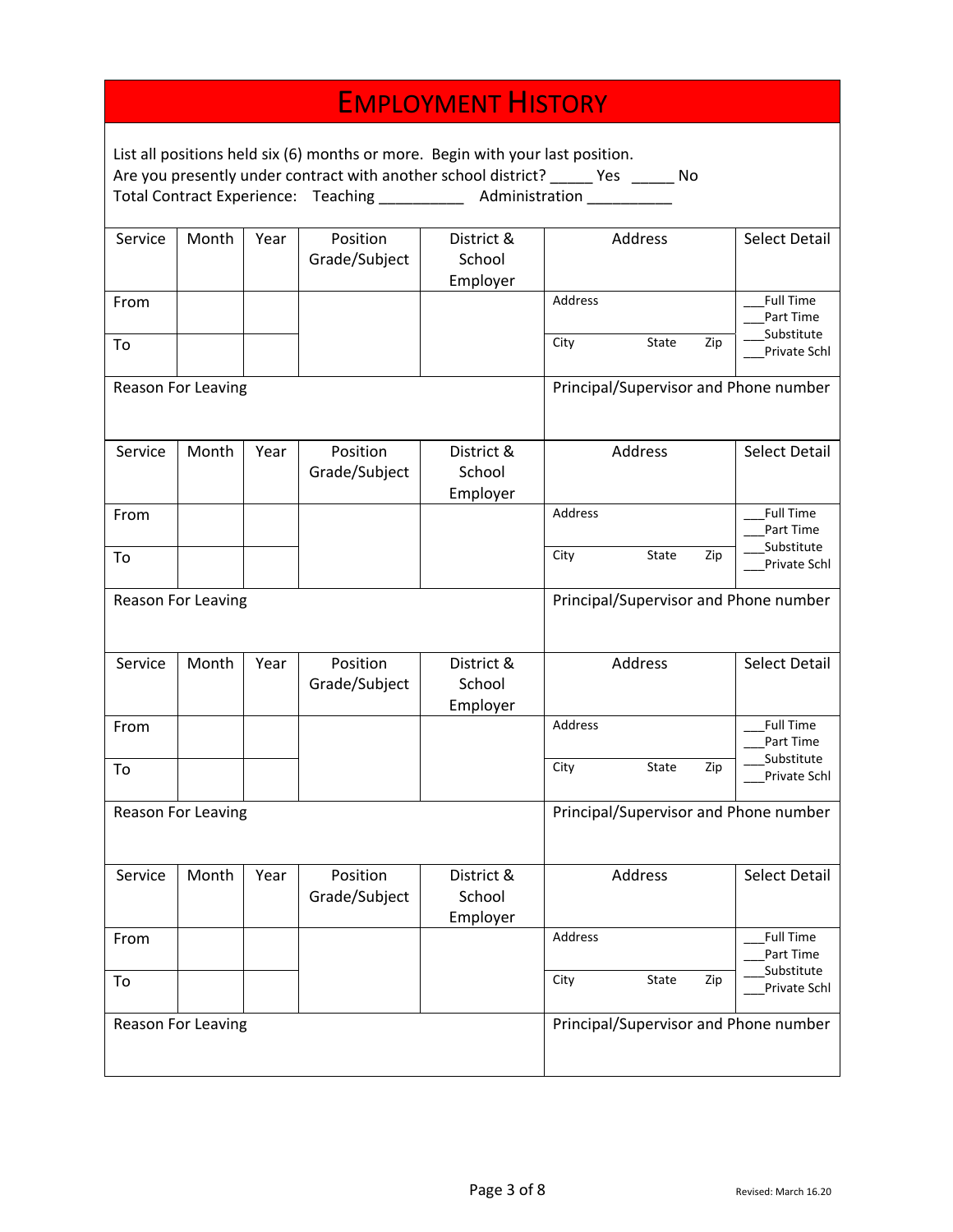# PROFESSIONAL REFERENCES

| List at least three (3) current references capable of assessing your ability to perform the work for which |       |                                                 |  |  |  |  |  |  |  |
|------------------------------------------------------------------------------------------------------------|-------|-------------------------------------------------|--|--|--|--|--|--|--|
| you are applying. Include the names of superintendents or administrators with whom you have                |       |                                                 |  |  |  |  |  |  |  |
| worked.                                                                                                    |       |                                                 |  |  |  |  |  |  |  |
| Name                                                                                                       | Title | City/State/Zip<br>Address<br>Accessible Phone # |  |  |  |  |  |  |  |
|                                                                                                            |       |                                                 |  |  |  |  |  |  |  |
|                                                                                                            |       |                                                 |  |  |  |  |  |  |  |
|                                                                                                            |       |                                                 |  |  |  |  |  |  |  |
|                                                                                                            |       |                                                 |  |  |  |  |  |  |  |
|                                                                                                            |       |                                                 |  |  |  |  |  |  |  |
|                                                                                                            |       |                                                 |  |  |  |  |  |  |  |
|                                                                                                            |       |                                                 |  |  |  |  |  |  |  |
|                                                                                                            |       |                                                 |  |  |  |  |  |  |  |

|              | <b>EDUCATION</b>                             |       |          |       |          |             |  |
|--------------|----------------------------------------------|-------|----------|-------|----------|-------------|--|
|              | List all college and university preparation. |       |          |       |          |             |  |
| Colleges     | Dates                                        | Major | Semester | Minor | Semester | List Type   |  |
| and          | $From - To$                                  |       | Hours    |       | Hours    | and Date of |  |
| Universities |                                              |       |          |       |          | Degree and  |  |
| City, State  |                                              |       |          |       |          | <b>GPA</b>  |  |
|              |                                              |       |          |       |          |             |  |
|              |                                              |       |          |       |          |             |  |
|              |                                              |       |          |       |          |             |  |
|              |                                              |       |          |       |          |             |  |
|              |                                              |       |          |       |          |             |  |
|              |                                              |       |          |       |          |             |  |
|              |                                              |       |          |       |          |             |  |
|              |                                              |       |          |       |          |             |  |

| <b>STUDENT TEACHING EXPERIENCE</b> |                                                |                    |                                                                                         |      |                |                |  |
|------------------------------------|------------------------------------------------|--------------------|-----------------------------------------------------------------------------------------|------|----------------|----------------|--|
|                                    |                                                |                    | If you have more than one year contract teaching experience, you may omit this section. |      |                |                |  |
| From                               | To                                             |                    | Grade Level or   Name and School Address of Cooperating                                 |      |                | Unique Aspects |  |
| Mo/Yr                              | Mo/Yr                                          | Subjects Taught    | Teacher                                                                                 |      | of Assignments |                |  |
|                                    |                                                |                    | Name_________                                                                           |      |                |                |  |
|                                    |                                                |                    |                                                                                         |      |                |                |  |
|                                    |                                                |                    | Address                                                                                 |      |                |                |  |
|                                    |                                                | Status - Check One | Phone                                                                                   |      |                |                |  |
|                                    | Completed<br>In Progress<br><b>Not Started</b> |                    | Principal's                                                                             | Name |                |                |  |
|                                    |                                                |                    | Phone                                                                                   |      |                |                |  |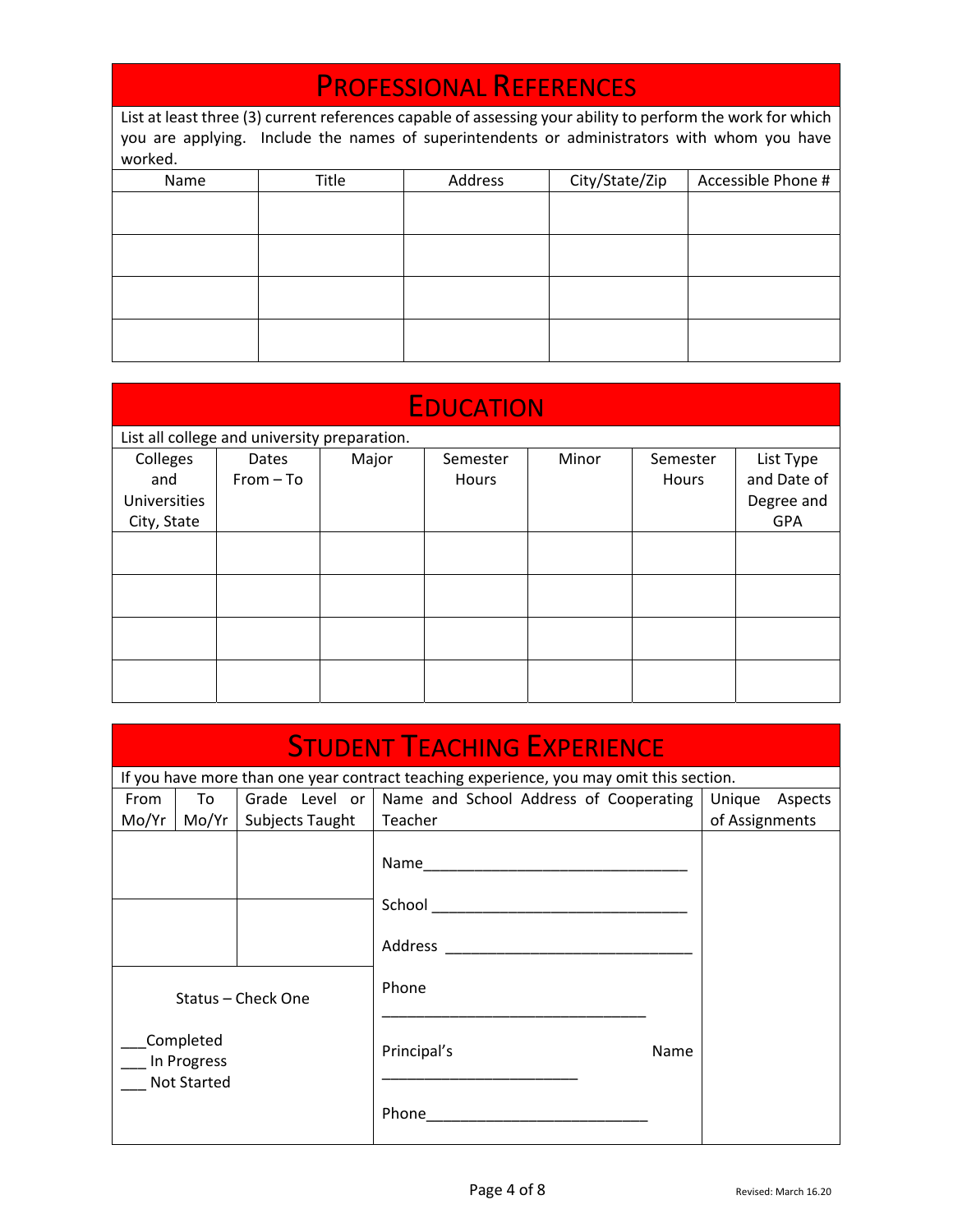|                                                                                                                                                                                                                                                                                                                        | <b>ACTIVITIES</b>                                                                           |
|------------------------------------------------------------------------------------------------------------------------------------------------------------------------------------------------------------------------------------------------------------------------------------------------------------------------|---------------------------------------------------------------------------------------------|
| CO-CURRICULAR ACTIVITIES YOU WOULD BE                                                                                                                                                                                                                                                                                  | ATHLETIC ACTIVITIES YOU WOULD BE WILLING TO                                                 |
| WILLING TO LEAD.                                                                                                                                                                                                                                                                                                       | COACH.                                                                                      |
| (Example: yearbook, pep club, student council,                                                                                                                                                                                                                                                                         | Please indicate the level of experience. (Example:                                          |
| honor society.)                                                                                                                                                                                                                                                                                                        | Head Coach, Assistant Coach)                                                                |
| List the areas of interest in which you have<br>experience.                                                                                                                                                                                                                                                            | List the activities in which you have experience.                                           |
| 1.                                                                                                                                                                                                                                                                                                                     |                                                                                             |
| 2.                                                                                                                                                                                                                                                                                                                     |                                                                                             |
| 3.                                                                                                                                                                                                                                                                                                                     |                                                                                             |
|                                                                                                                                                                                                                                                                                                                        |                                                                                             |
| List areas of interest in which you have no<br>experience, but are interested in assisting:                                                                                                                                                                                                                            | List areas of interest in which you have no<br>experience, but are interested in assisting. |
| $1.$ $\frac{1}{2}$ $\frac{1}{2}$ $\frac{1}{2}$ $\frac{1}{2}$ $\frac{1}{2}$ $\frac{1}{2}$ $\frac{1}{2}$ $\frac{1}{2}$ $\frac{1}{2}$ $\frac{1}{2}$ $\frac{1}{2}$ $\frac{1}{2}$ $\frac{1}{2}$ $\frac{1}{2}$ $\frac{1}{2}$ $\frac{1}{2}$ $\frac{1}{2}$ $\frac{1}{2}$ $\frac{1}{2}$ $\frac{1}{2}$ $\frac{1}{2}$ $\frac{1}{$ |                                                                                             |
|                                                                                                                                                                                                                                                                                                                        |                                                                                             |
| 3.                                                                                                                                                                                                                                                                                                                     |                                                                                             |
| 4.                                                                                                                                                                                                                                                                                                                     |                                                                                             |
| List personal interest and activities:                                                                                                                                                                                                                                                                                 |                                                                                             |
| 1.<br><u> 1980 - Jan Barnett, mars andrew Maria (b. 1980)</u>                                                                                                                                                                                                                                                          |                                                                                             |
| 2.                                                                                                                                                                                                                                                                                                                     |                                                                                             |
| 3.                                                                                                                                                                                                                                                                                                                     |                                                                                             |
| 4.                                                                                                                                                                                                                                                                                                                     |                                                                                             |
| List the professional committees and task forces and the role in which you served.                                                                                                                                                                                                                                     |                                                                                             |
| 1.                                                                                                                                                                                                                                                                                                                     |                                                                                             |
| 2.                                                                                                                                                                                                                                                                                                                     |                                                                                             |
| 3.                                                                                                                                                                                                                                                                                                                     |                                                                                             |
| 4.<br><u> 1980 - Jan James James James James James James James James James James James James James James James James J</u>                                                                                                                                                                                             |                                                                                             |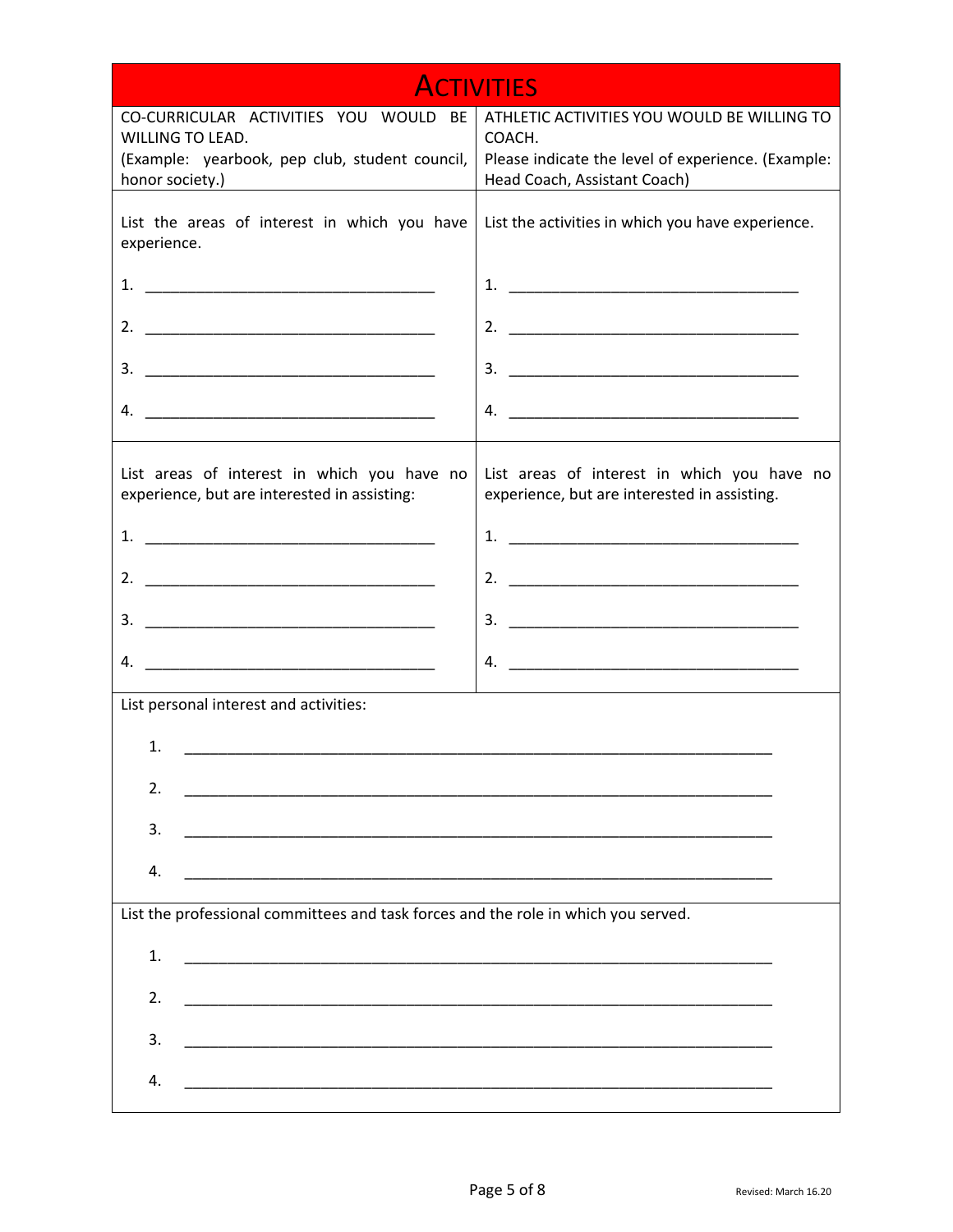|                                                                      | <b>CRIMINAL HISTORY BACKGROUND STATEMENT</b>                                                                                                                              |                                                                                                                                                                                                     |                     |                |                  |     |                           |      |
|----------------------------------------------------------------------|---------------------------------------------------------------------------------------------------------------------------------------------------------------------------|-----------------------------------------------------------------------------------------------------------------------------------------------------------------------------------------------------|---------------------|----------------|------------------|-----|---------------------------|------|
|                                                                      |                                                                                                                                                                           |                                                                                                                                                                                                     |                     |                |                  |     |                           |      |
|                                                                      | Applicants Note: Answer all questions on this form. Incomplete information may cause your<br>application to be delayed or rejected.                                       |                                                                                                                                                                                                     |                     |                |                  |     |                           |      |
|                                                                      |                                                                                                                                                                           |                                                                                                                                                                                                     | <b>PLEASE PRINT</b> |                |                  |     |                           |      |
| State                                                                | <b>Driver License</b><br>Number                                                                                                                                           | Last Name                                                                                                                                                                                           | <b>First Name</b>   | Middle<br>Name | Date of<br>Birth | Sex | Social Security<br>Number |      |
|                                                                      |                                                                                                                                                                           |                                                                                                                                                                                                     |                     |                |                  |     |                           |      |
| Address                                                              |                                                                                                                                                                           |                                                                                                                                                                                                     | City                | State          | Zip              |     | Telephone                 |      |
|                                                                      |                                                                                                                                                                           |                                                                                                                                                                                                     |                     |                |                  |     |                           |      |
|                                                                      |                                                                                                                                                                           | List maiden/other names previously used.                                                                                                                                                            |                     |                |                  |     |                           |      |
|                                                                      |                                                                                                                                                                           | List other states where you have resided as an adult. (above eighteen (18) years of age)                                                                                                            |                     |                |                  |     |                           |      |
|                                                                      |                                                                                                                                                                           |                                                                                                                                                                                                     |                     |                |                  |     |                           |      |
|                                                                      |                                                                                                                                                                           | YOU MUST CHECK YES OR NO TO EACH QUESTION BELOW.                                                                                                                                                    |                     |                |                  |     |                           |      |
| 1.                                                                   |                                                                                                                                                                           | Have you ever been convicted of an offense other than a minor traffic                                                                                                                               |                     |                |                  |     | Yes                       | - No |
|                                                                      |                                                                                                                                                                           | violation? (DUI and DWI convictions are not minor and must be reported)                                                                                                                             |                     |                |                  |     |                           |      |
| 2.                                                                   |                                                                                                                                                                           | Have you ever been charged with a felony?                                                                                                                                                           |                     |                |                  |     | Yes                       | No   |
| 3.                                                                   |                                                                                                                                                                           | Have you ever been convicted of a felony?                                                                                                                                                           |                     |                |                  |     | Yes                       | No   |
| 4.                                                                   |                                                                                                                                                                           | Have you ever been charged (even if no contest or charges dropped or pled<br>down) with a sex related offense?                                                                                      |                     |                |                  |     | Yes                       | No   |
| 5.                                                                   |                                                                                                                                                                           | Have you ever been convicted of a sex-related offense?                                                                                                                                              |                     |                |                  |     | Yes                       | No   |
| 6.                                                                   |                                                                                                                                                                           | Have you ever been charged (even if no contest or charges dropped or pled                                                                                                                           |                     |                |                  |     | Yes                       | No   |
|                                                                      |                                                                                                                                                                           | down) with a drug-related offense?                                                                                                                                                                  |                     |                |                  |     |                           |      |
| Yes<br>Have you ever been convicted of a drug-related offense?<br>7. |                                                                                                                                                                           |                                                                                                                                                                                                     |                     |                |                  |     | No                        |      |
|                                                                      | Yes<br>Have you ever been charged for an act of violence, including domestic<br>8.<br>violence?                                                                           |                                                                                                                                                                                                     |                     |                |                  |     | No                        |      |
| 9.                                                                   |                                                                                                                                                                           | Have you ever been convicted for an act of violence, including domestic                                                                                                                             |                     |                |                  |     | Yes                       | No   |
|                                                                      | violence?                                                                                                                                                                 | 10. Has your professional license ever been suspended or revoked?                                                                                                                                   |                     |                |                  |     | Yes                       | No   |
|                                                                      |                                                                                                                                                                           | 11. Have you ever been discharged or separated from a position with a school                                                                                                                        |                     |                |                  |     | Yes                       | No   |
|                                                                      |                                                                                                                                                                           | district or been asked to resign a licensed arrangement?                                                                                                                                            |                     |                |                  |     |                           |      |
|                                                                      |                                                                                                                                                                           | 12. Have you ever been the subject of an investigation by a school district or any                                                                                                                  |                     |                |                  |     | $Yes$ No                  |      |
|                                                                      | other employer?                                                                                                                                                           |                                                                                                                                                                                                     |                     |                |                  |     |                           |      |
|                                                                      |                                                                                                                                                                           | 13. Are you currently under investigation or facing pending criminal charges in                                                                                                                     |                     |                |                  |     | Yes                       | No   |
|                                                                      |                                                                                                                                                                           | Idaho or in any other state or country?                                                                                                                                                             |                     |                |                  |     |                           |      |
|                                                                      |                                                                                                                                                                           | 14. Have you ever had sanctions placed on your teaching certificate for any reason?                                                                                                                 |                     |                |                  |     | Yes                       | No   |
|                                                                      |                                                                                                                                                                           | 15. Have you ever been denied a teaching certificate anywhere?                                                                                                                                      |                     |                |                  |     | Yes                       | No   |
|                                                                      |                                                                                                                                                                           | 16. Have you ever voluntarily relinquished a teaching certificate?                                                                                                                                  |                     |                |                  |     | Yes                       | No   |
|                                                                      |                                                                                                                                                                           | 17. Is disciplinary action currently pending anywhere against your certificate?                                                                                                                     |                     |                |                  |     | Yes                       | No   |
|                                                                      |                                                                                                                                                                           | Note: For the purpose of questions 3, 5, 7 and 9, "convicted" means:                                                                                                                                |                     |                |                  |     |                           |      |
| 1.                                                                   |                                                                                                                                                                           | All instances in which a plea of guilty or nolo contendere is the basis of conviction;                                                                                                              |                     |                |                  |     |                           |      |
| 2.                                                                   |                                                                                                                                                                           | All proceedings in which a sentence has been suspended, deferred, or withheld; and,                                                                                                                 |                     |                |                  |     |                           |      |
| 3.                                                                   |                                                                                                                                                                           | All proceedings in which the prosecution was deferred.                                                                                                                                              |                     |                |                  |     |                           |      |
|                                                                      |                                                                                                                                                                           | If you have answered yes to any of these questions, please attach a written explanation. If your<br>misdemeanor conviction is less than five (5) years old, relevant court documents must accompany |                     |                |                  |     |                           |      |
|                                                                      |                                                                                                                                                                           | this application. All felony convictions require relevant documents from the arresting law                                                                                                          |                     |                |                  |     |                           |      |
|                                                                      |                                                                                                                                                                           | enforcement agency and the court that oversaw the final disposition. All documentation regarding                                                                                                    |                     |                |                  |     |                           |      |
|                                                                      |                                                                                                                                                                           |                                                                                                                                                                                                     |                     |                |                  |     |                           |      |
|                                                                      | any limitations to a teaching certificate, including, but not limited to revocation, suspension,<br>sanctions, denial or voluntary relinquishment, must also be included. |                                                                                                                                                                                                     |                     |                |                  |     |                           |      |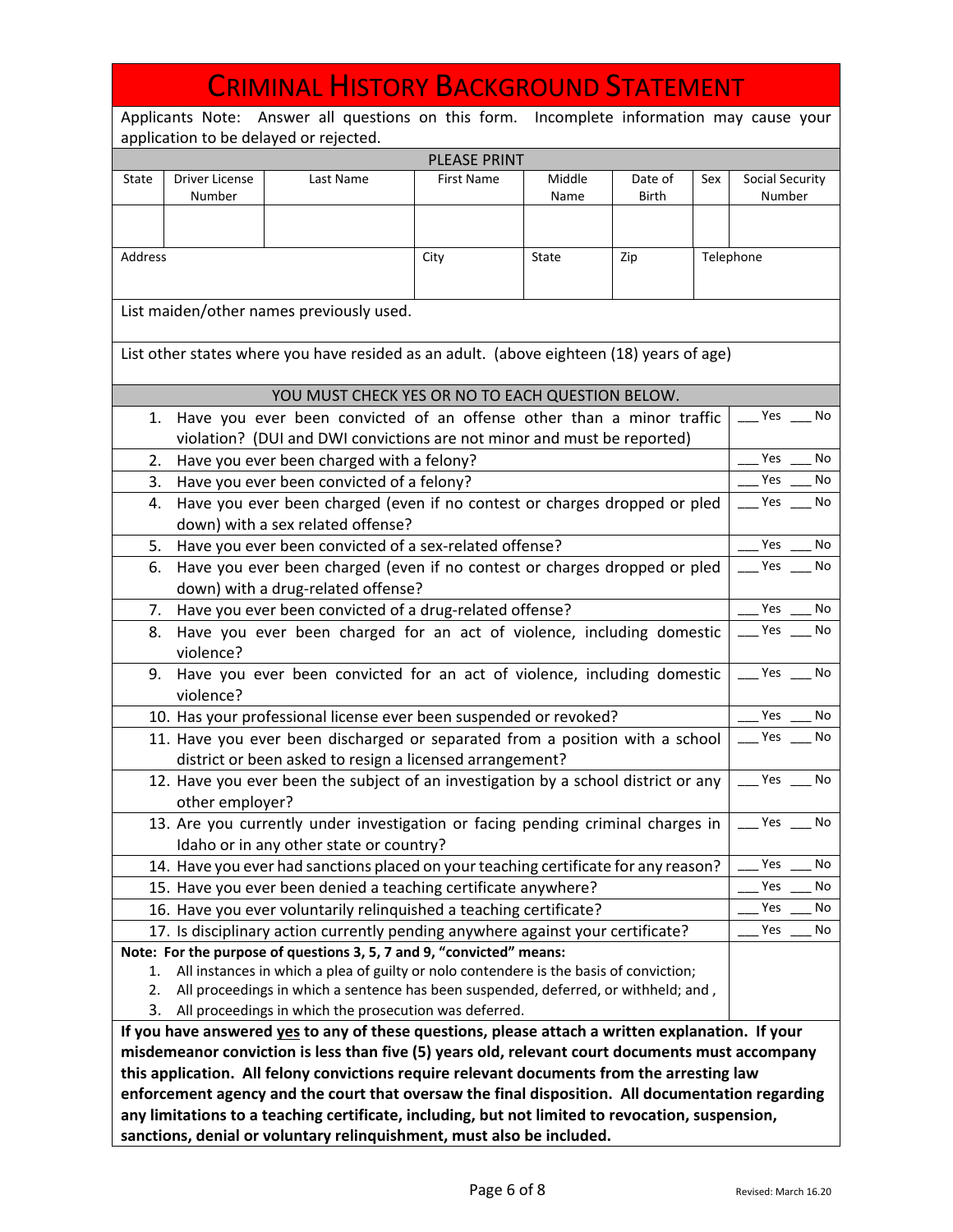## APPLICANT'S STATEMENT

### Please Note: All applicants must sign below

I hereby certify that this application contains no misrepresentation or falsifications and that the information given is true and complete to the best of my knowledge and belief. I understand that misrepresentation or omission of facts called for in this application is cause for cancellation of the application and/or dismissal from employment.

I understand that I will be required to possess a current valid Idaho driver's license if the position applied for requires driving the course of work. I understand that I will also be required to provide a copy of my official driving record and proof of insurance and that any offer of employment is contingent upon my ability to be covered by the Melba School District auto insurance, if required for position applied for.

I understand that it is the policy of this organization not to refuse to hire or otherwise discriminate against a qualified individual with a disability because of that persons need for a reasonable accommodation as required by the ADA.

The immigration and Reform Act of 1986 requires the District to verify that all new employees are eligible to work in the United States. Upon employment with the District and individual will be required to provide appropriate documentation of both employment authorization and individual identity within the first three days of employment. This verification is a condition of employment.

I understand that fingerprinting and a criminal record check are required by the law for any successful applicant of the Melba School District. The cost of fingerprinting is considered an expense to the applicant upon hire and **will not be reimbursed** by the Melba school District. The current processing fee for fingerprinting is approximately \$45.00. **Any offer of employment is contingent upon clearance for continued employment by the State Department of Education.** I understand there will also be a screening completed through the Central Sex Offender Registry of Idaho.

As part of my application for employment, I hereby consent to and authorize the release of any and all information to Melba School District, which may be considered in evaluating my qualifications for employment. I therefore release all parties and persons connected with any request for information from all claims, liability and/or damages for whatever reasons arising out of furnishing such information.

In the event I am employed by the Melba School District, I agree to abide by all its applicable policies, procedures, rules and regulations.

Dated this \_\_\_\_\_ day of \_\_\_\_\_\_\_\_\_\_\_\_\_\_\_\_\_\_\_\_\_, 20\_\_\_.

\_\_\_\_\_\_\_\_\_\_\_\_\_\_\_\_\_\_\_\_\_\_\_\_\_\_\_\_\_\_\_\_\_\_\_\_\_\_\_\_\_\_

Signature